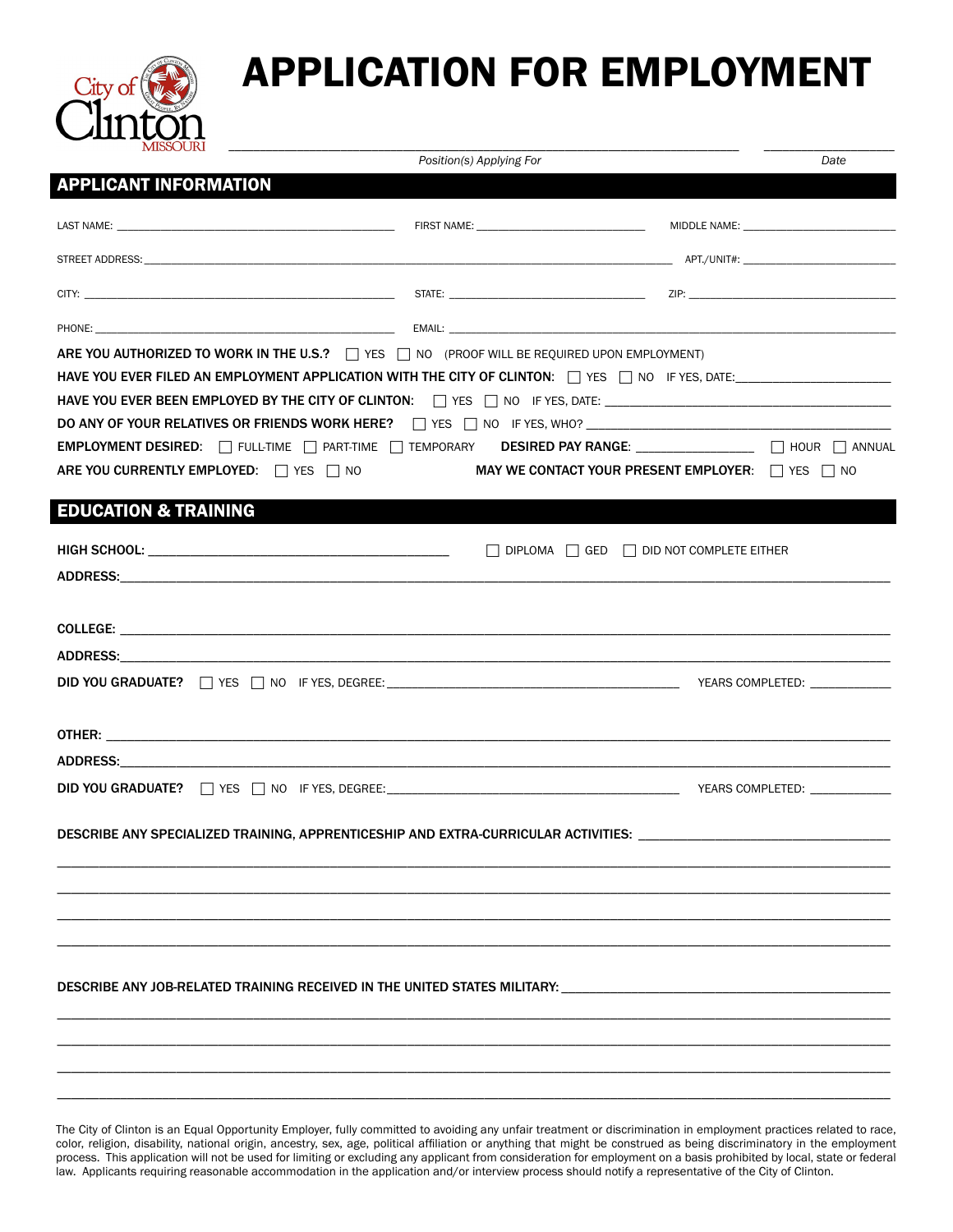#### **EMPLOYMENT EXPERIENCE**

START WITH YOUR PRESENT OR LAST JOB. INCLUDE ANY JOB-RELATED MILITARY SERVICE ASSIGNMENTS AND VOLUNTEER ACTIVITIES. YOU MAY EXCLUDE ORGANIZATIONS WHICH INDICATE RACE, COLOR, RELIGION, GENDER, NATIONAL ORIGIN, DISABILITIES OR OTHER PROTECTED STATUS.

| <b>DATES EMPLOYED</b> |                | <b>HR RATE/SALARY</b> |              |
|-----------------------|----------------|-----------------------|--------------|
| <b>FROM</b>           | T <sub>0</sub> | <b>STARTING</b>       | <b>FINAL</b> |
|                       |                |                       |              |
|                       |                | <b>WORK PERFORMED</b> |              |
|                       |                |                       |              |
|                       |                |                       |              |

|                                                                                                                                                                                                                                | <b>DATES EMPLOYED</b> |    | <b>HR RATE/SALARY</b> |              |
|--------------------------------------------------------------------------------------------------------------------------------------------------------------------------------------------------------------------------------|-----------------------|----|-----------------------|--------------|
|                                                                                                                                                                                                                                | <b>FROM</b>           | ΤO | <b>STARTING</b>       | <b>FINAL</b> |
|                                                                                                                                                                                                                                |                       |    |                       |              |
|                                                                                                                                                                                                                                |                       |    | <b>WORK PERFORMED</b> |              |
|                                                                                                                                                                                                                                |                       |    |                       |              |
| REASON FOR LEAVING: University of the contract of the contract of the contract of the contract of the contract of the contract of the contract of the contract of the contract of the contract of the contract of the contract |                       |    |                       |              |
|                                                                                                                                                                                                                                |                       |    |                       |              |

| <b>DATES EMPLOYED</b> |    | <b>HR RATE/SALARY</b> |              |
|-----------------------|----|-----------------------|--------------|
| <b>FROM</b>           | ΤO | <b>STARTING</b>       | <b>FINAL</b> |
|                       |    |                       |              |
|                       |    | <b>WORK PERFORMED</b> |              |
|                       |    |                       |              |
|                       |    |                       |              |

| <b>DATES EMPLOYED</b> |    | <b>HR RATE/SALARY</b> |              |
|-----------------------|----|-----------------------|--------------|
| <b>FROM</b>           | ΤO | <b>STARTING</b>       | <b>FINAL</b> |
|                       |    |                       |              |
|                       |    | <b>WORK PERFORMED</b> |              |
|                       |    |                       |              |
|                       |    |                       |              |
|                       |    |                       |              |

#### IF YOU NEED ADDITIONAL SPACE, PLEASE CONTINUE ON A SEPARATE SHEET OF PAPER

LIST PROFESSIONAL, TRADE, BUSINESS OR CIVIC ACTIVITIES AND OFFICES HELD (YOU MAY EXCLUDE ORGANIZATIONS WHICH INDICATE RACE, COLOR, RELIGION, GENDER, NATIONAL ORIGIN, DISABILITIES OR OTHER PROTECTED STATUS):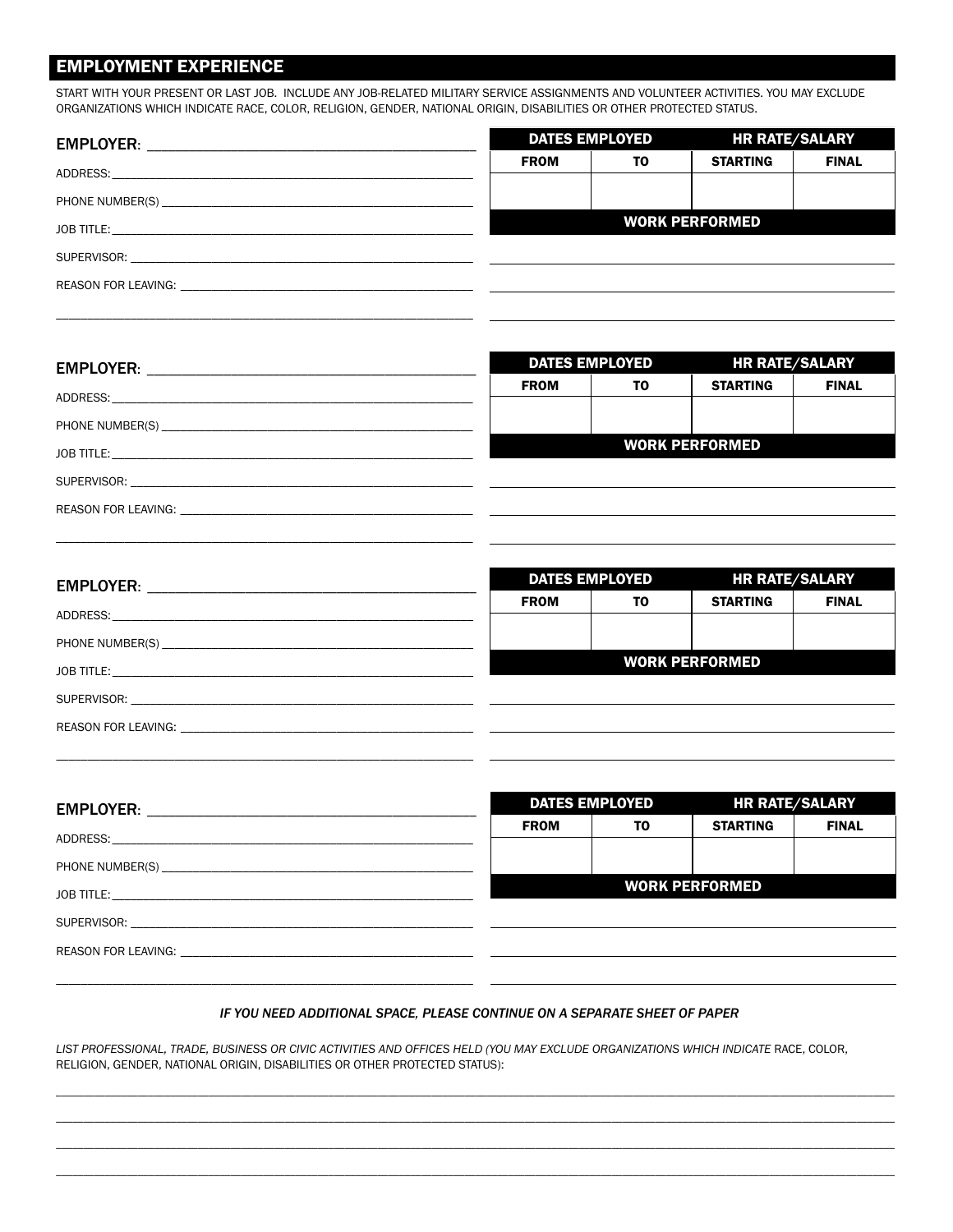#### **SPECIALIZED SKILLS**

CHECK SKILLS AND EXPLAIN DETAILS, I.E. SOFTWARE, PROJECTS, CERTIFICATIONS, MODELS/TYPES OF EQUIPMENT, ETC.

### OTHER SKILLS AND QUALIFICATIONS

SUMMARIZE SPECIAL JOB-RELATED SKILLS AND QUALIFICATIONS ACQUIRED FROM EMPLOYMENT OR OTHER EXPERIENCE:

#### **OTHER INFORMATION**

STATE ANY ADDITIONAL INFORMATION YOU FEEL MAY BE HELPFUL TO US IN CONSIDERING YOUR APPLICATION:

#### **REQUIREMENTS OF THE JOB**

NOTE TO APPLICANTS: DO NOT ANSWER THIS QUESTION UNLESS YOU HAVE BEEN INFORMED ABOUT THE REQUIREMENTS OF THE JOB FOR WHICH YOU ARE APPLYING.

CAN YOU PERFORM THE ESSENTIAL FUNCTIONS OF THE JOB, FOR WHICH YOU ARE APPLYING, EITHER WITH OR WITHOUT A REASONABLE ACCOMMODATION? THES TIME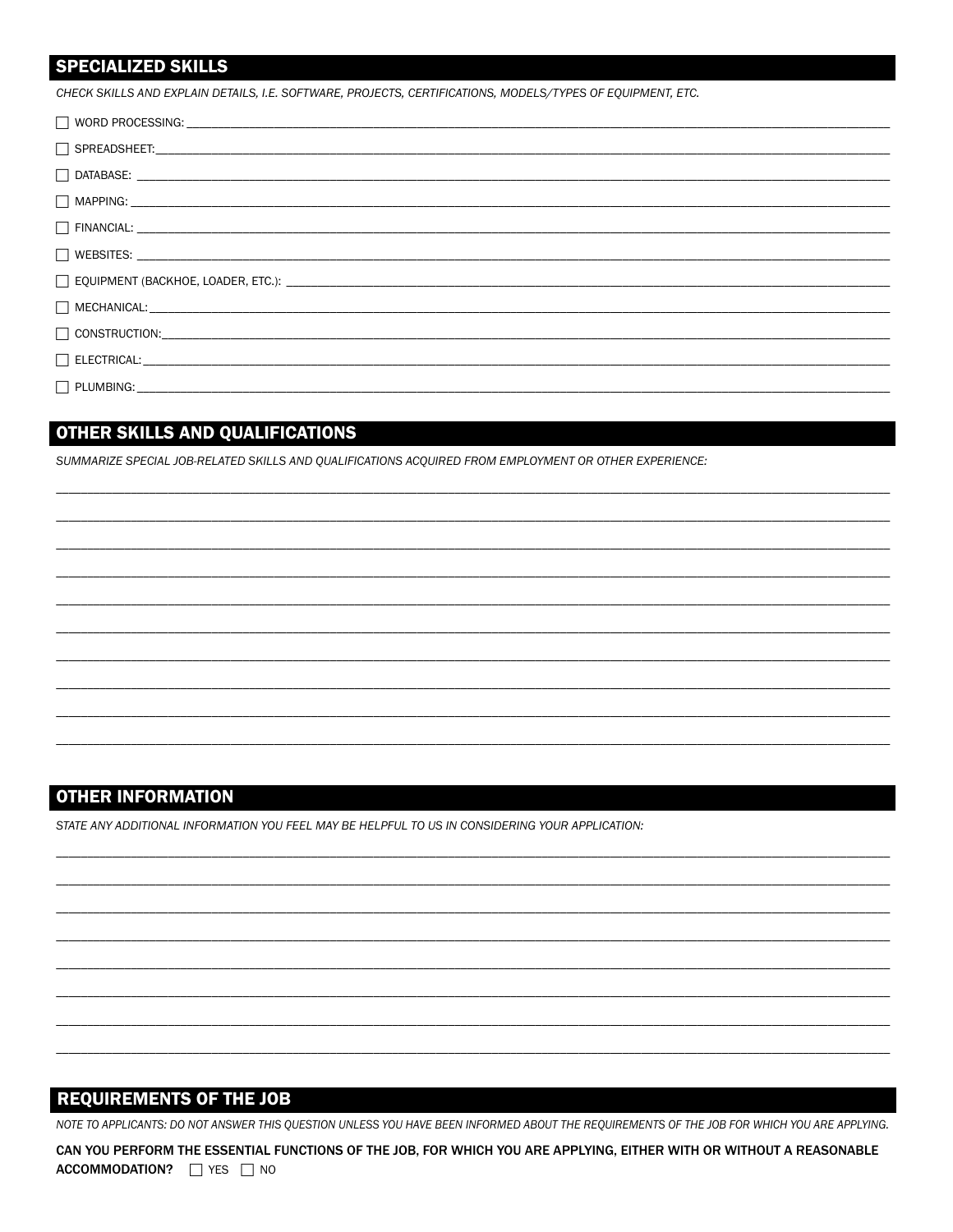#### REFERENCES

PLEASE LIST THREE (3) REFERENCES.

#### APPLICANT'S STATEMENT

I CERTIFY THAT MY ANSWERS ARE TRUE AND COMPLETE TO THE BEST OF MY KNOWLEDGE.

I ACKNOWLEDGE THAT INTENTIONAL MISREPRESENTATIONS OR OMISSIONS MAY BE CAUSE FOR THE REJECTION OF MY APPLICATION AND THAT IF HIRED I MAY BE RELEASED FROM EMPLOYMENT.

I AUTHORIZE INVESTIGATION OF ALL STATEMENTS CONTAINED IN THIS APPLICATION FOR EMPLOYMENT, AS MAY BE NECESSARY IN ARRIVING AT AN EMPLOYMENT DECISION.

I UNDERSTAND THAT THE CITY OF CLINTON WILL REQUIRE FULL TIME EMPLOYEE APPLICANTS TO SUCCESSFULLY COMPLETE A DRUG SCREEN TEST AND A PHYSICAL CAPACITY TEST PRIOR TO OFFER OF EMPLOYMENT. CONTINUED EMPLOYMENT MAY BE BASED ON THE SUCCESSFUL COMPLETION OF FUTURE RANDOM DRUG SCREEN TESTS.

I UNDERSTAND AND ACKNOWLEDGE THAT, UNLESS OTHERWISE DEFINED BY APPLICABLE LAW, EMPLOYMENT WITH THE CITY OF CLINTON IS "AT WILL" AND NOTHING IN THE INTERVIEW OR HIRING PROCESS, THIS APPLICATION, OR CITY OF CLINTON POLICIES ARE INTENDED TO CREATE AN EMPLOYMENT CONTRACT BETWEEN MYSELF AND THE CITY OF CLINTON. EMPLOYMENT MAY BE TERMINATED BY EITHER PARTY AT ANY TIME FOR ANY REASON WITH OR WITHOUT NOTICE.

I UNDERSTAND THAT THIS APPLICATION FOR EMPLOYMENT SHALL BE CONSIDERED ACTIVE FOR A PERIOD OF TIME NOT TO EXCEED SIX (6) MONTHS.

SIGNATURE OF APPLICANT **DATE** 

\_\_\_\_\_\_\_\_\_\_\_\_\_\_\_\_\_\_\_\_\_\_\_\_\_\_\_\_\_\_\_\_\_\_\_\_\_\_\_\_\_\_\_\_\_\_\_\_\_\_\_\_\_\_\_\_\_\_\_\_\_\_\_\_\_\_\_\_\_\_\_\_\_\_\_\_\_\_\_\_\_\_\_\_\_\_\_\_\_\_\_\_\_\_\_ \_\_\_\_\_\_\_\_\_\_\_\_\_\_\_\_\_\_\_\_\_\_\_\_\_\_\_\_\_\_\_\_\_\_\_

#### PLEASE RETURN APPLICATION TO:

CITY OF CLINTON • ATTN: PERSONNEL CLERK • 105 E. OHIO STREET • CLINTON, MO 64735

EMAIL TO: LVELAZQUEZ@CITYOFCLINTONMO.COM • FAX TO: 660-885-2023